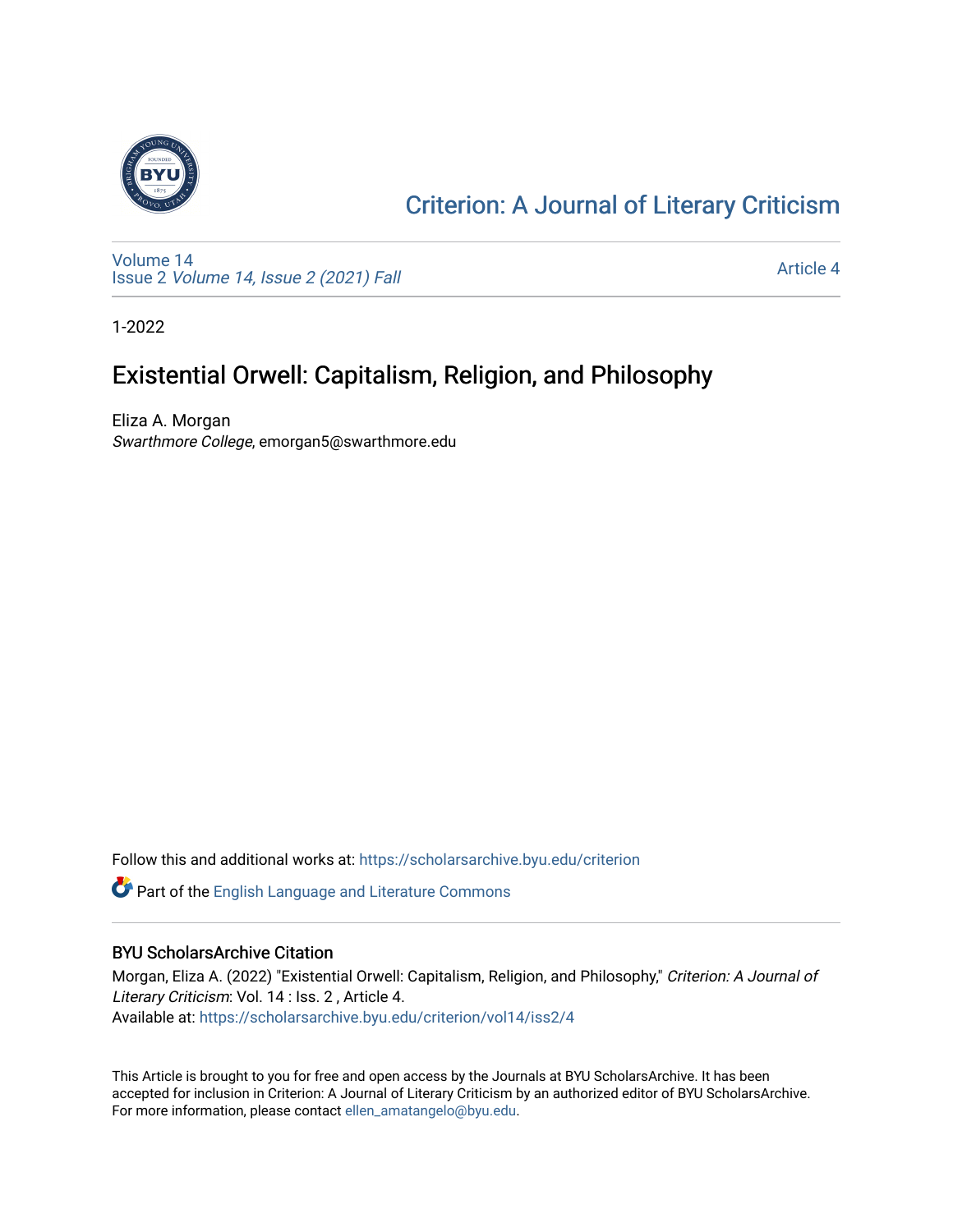### Existential Orwell Capitalism, Religion, and Philosophy

*Eliza Morgan*

Orwell wrote in the same 1930s Europe as existentialist philosophers: most notably, Albert Camus and Jean-Paul Sartre. We know, through his critique of Sartre's "Portrait of an Antisemite" (Coombes 12), that Orwell was active in these circles—enough so to critically evaluate absurdist theories. Given his existential literacy, it is long overdue to discuss how the concepts of existentialism, especially those of his contemporaries, may have shaped Orwell's work. This analysis is centered in two of his novels, *The Clergyman's Daughter* and *Keep the Aspidistra Flying*. The purpose of this paper is to argue that existentialism, specifically the ideas of bad faith and absurdism, plays a pivotal role in Orwell's work, especially in how his characters interact with the pressures of modern society—most notably those of capitalism and religion.

#### *The Clergyman's Daughter*: Overview

*The Clergyman's Daughter* follows Dorothy, the rector's daughter, as she navigates an amnesia that causes her to reevaluate her role in both the church and society. In the beginning of the novel, Dorothy is extremely pious, going so far as to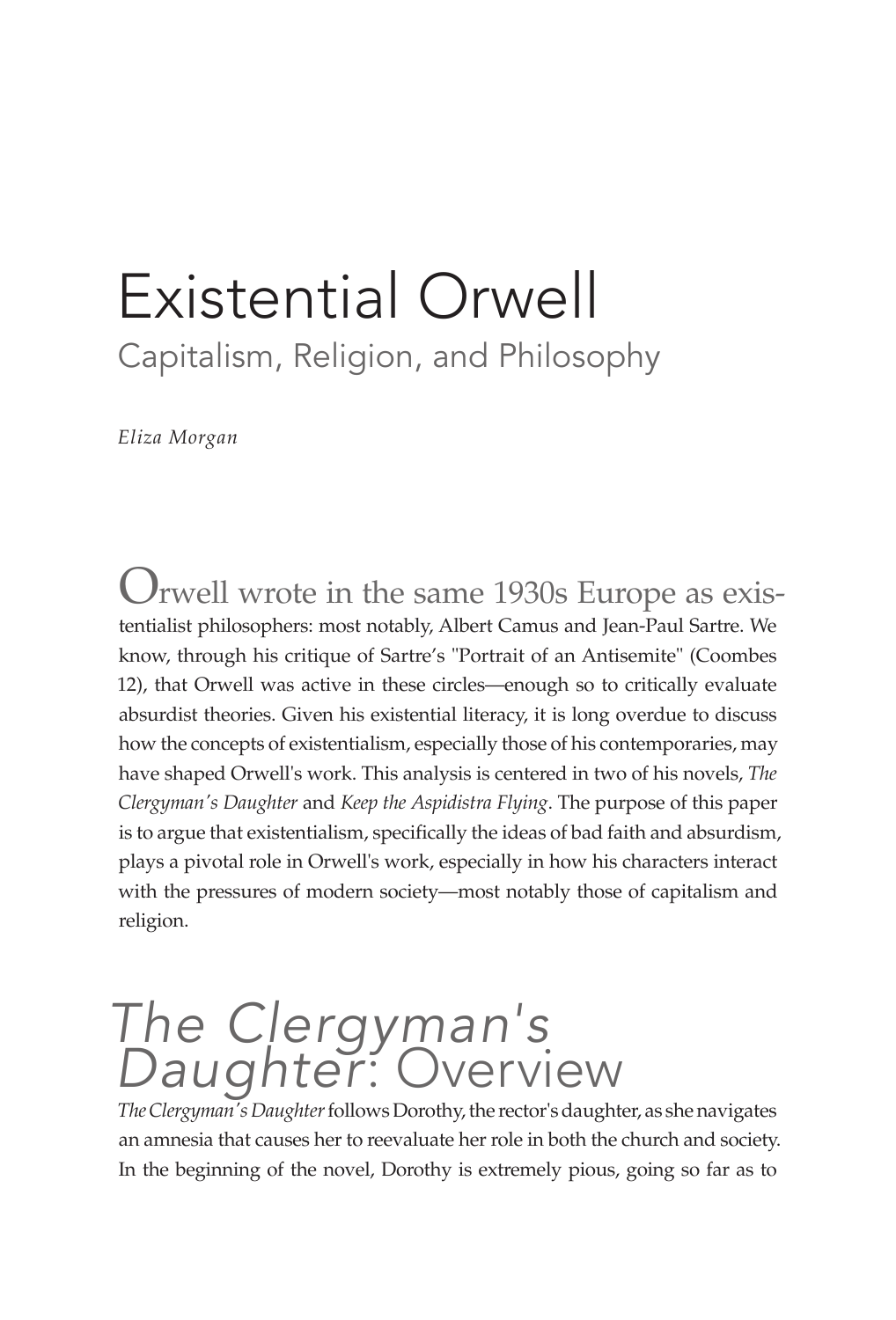#### Criterion

self-flagellate every time she believes she has violated the scriptures. However, Dorothy temporarily loses her memory, ends up in an area unfamiliar to her, starts work as a hops picker, and her faithfulness begins to wane. But even when Dorothy regains her memory, she finds that faith is no longer a central part of her life. Dorothy sends letters to her father asking for assistance, but he does not respond as he is under the belief she has run off to elope. Dorothy's job at the hops field ends, and out of desperation, she lives on the streets in London. Dorothy's father eventually learns the truth about his daughter, and Dorothy returns to her family, only to be sent to work as a teacher at a fourth-rate private school. When Dorothy starts teaching, she becomes impassioned with the desire to ensure that the students, who were previously taught nothing but handwriting lessons, arithmetic, and other things that impress the parents of the school, have an actual quality education. However, the parents of the school find out that their children are learning things less conventionally impressive, causing the head of the school to lecture Dorothy for not teaching what the parents think is most important for their children to learn. Eventually, she is fired and must return to the rectory. Her lack of job security is picked up on by Mr. Warburton, who asks her to marry him, saying that without his aid Dorothy will be stuck in the same never-ending lifestyle. Dorothy ultimately rejects his proposal and thus ends up exactly as she began: working at the rectory under the supervision of her father.

# *The Clergyman's Daughter:* Existing Existentialist Criticism

Very few pieces of literary criticism about Orwell specifically mention and discuss existentialism; however, those which do not do so generally align or interact with the ideas of that philosophy. Paul Richard Dulley, in his thesis statement for Sussex University, is the only scholar I could locate who explicitly equates existentialism with Orwell's books. In regards to *The Clergyman's Daughter*, Dulley asserts that the book resonates most firmly with Sartre's existentialism, arguing that *The Clergyman's Daughter* typifies Sartre's concept of bad faith. Sartre argues that bad faith is characterized by individuals acting in a way that is ingenuine to their true self as a response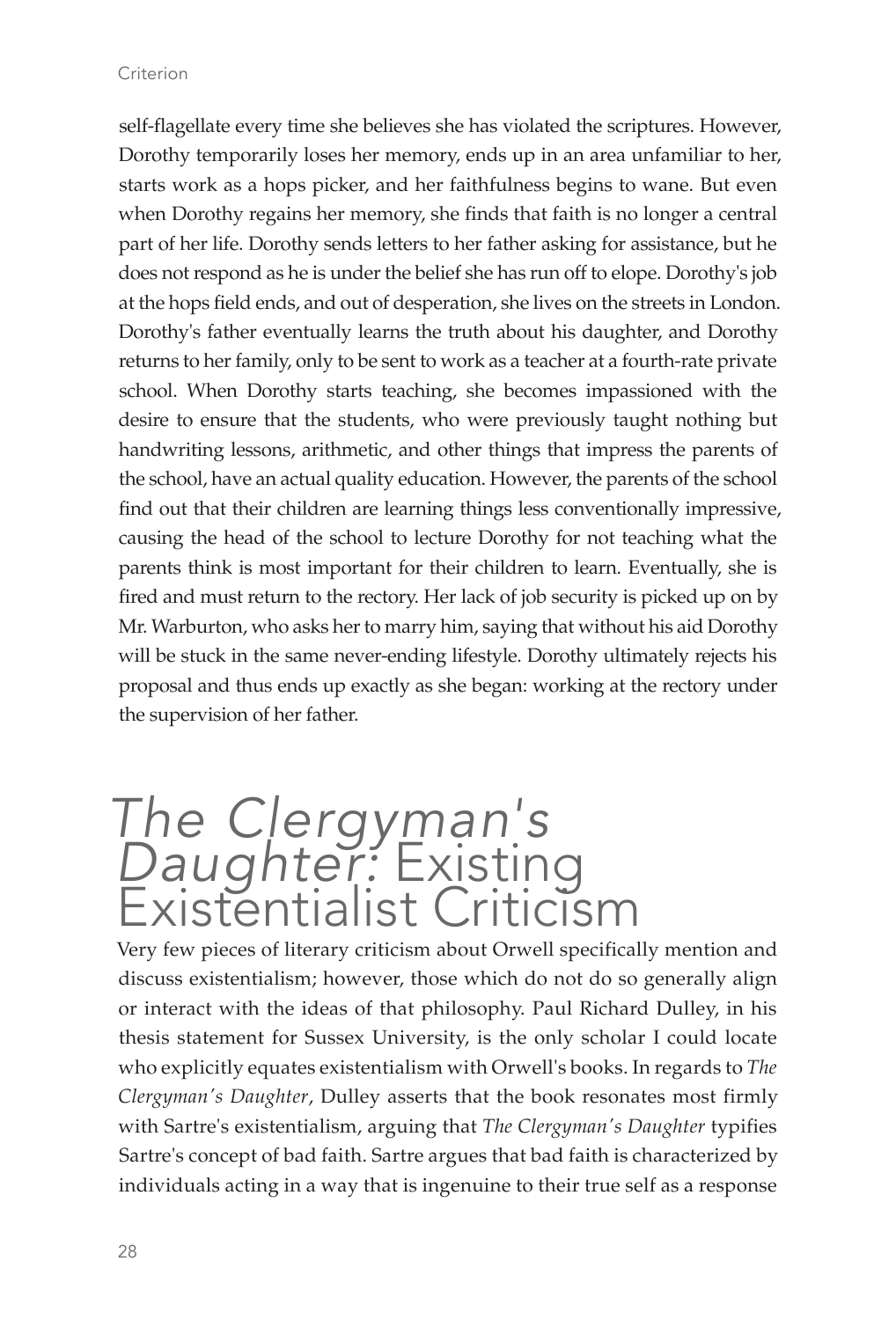to the pressures of society, thereby limiting their freedom and ability to act upon their own values (Sartre 44). So, by a Sartrean framework, Dorothy is caught between the struggle of acting the role of the Clergyman's daughter—a role determined by her overbearing father and God—which she feels is her necessary duty in life, and finding that her values and faith do not actually conform with what is expected from this role.

Dorothy's self-punishments—she pricks herself with a needle or forces herself to take cold baths when she does something that violates her perceived role—are, to Dulley, proof that "it is only through mechanical acts of will that Dorothy is able to maintain her present mode of existence" (101). Dulley declares Dorothy's self-compulsion to engage in activities that, while not truly indicative of herself, allow her to inhabit a role where she is "absolv[ed] [from] thought and the necessity of utilising the freedom that she possesses as a human being" (106) analogous to bad faith. There is a significant lack of thinking in Dorothy's robotic actions, highlighted by Orwell in the beginning of the novel when Dorothy mindlessly and mechanically follows a morning routine focused entirely on the demands of her father. Dorothy's amnesia serves as a rebirth from her previous mode of life into the archetypal Sartrean freedom: a shift from Dorothy's desire to be a being-in-itself to her acting as a being-for-itself (Sarte 146). In simple terms, Sartre describes a being-in-itself as one who conforms to the specific stereotypes of their role: essentially, someone who acts as they think society deems they ought to. A being-for-itself is free of this and able to navigate their life without having to consider or bend to the societal expectations of someone in their place. Dorothy's attempted reduction of herself to the role of the clergyman's daughter is inherently impossible as her existence as a human being precipitates the inevitability of making choices, which the being-in-itself is free from. However, Dorothy's amnesia frees her from this constant and fruitless attempt and allows her to exist as a being-foritself, in which she rejects bad faith and allows herself to make choices that define her as an individual separate from any perceived roles society thrusts upon her.

Dulley's last relevant piece of analysis is that of the ending: he argues that Dorothy returns to bad faith when she returns to the rectory as the Clergyman's daughter, confirming what he believes to be Orwell's thesis: Dorothy's creation of costumes for the church pageant and her use of the glue pot serve as a "metaphor [for] how ideals of authenticity become subservient to a sometimes necessary, and eventually anesthetizing, absorption in the world" (Dulley 122).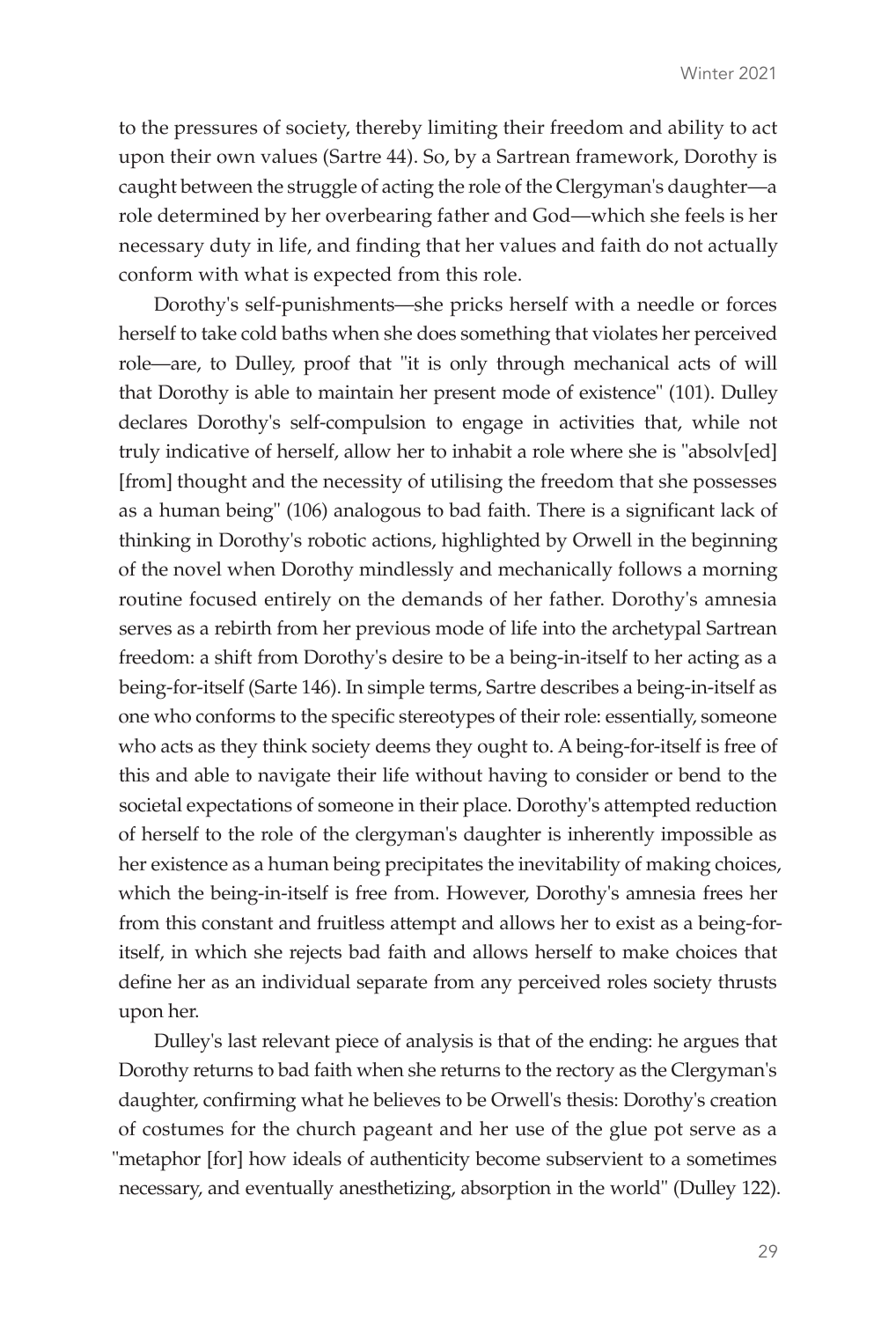Dulley concludes, after his existentialist study, that *The Clergyman's Daughter* is a treatise on the exigency of succumbing to bad faith and therefore the inevitability of rejecting the archetypal Sartrean existential freedom.

Critics have also interpreted *The Clergyman's Daughter* through the lens of history (yet in a way that interacts with existentialism), most notably Richard Smyer, who states that Orwell belongs to a list of writers who "have had to recognize the problematic nature of man's relationship to history, to the often forbidding realm of political experience, with its social and spiritual dislocations, its absurdity and dehumanizing violence" (33). Smyer notes that, to Orwell, the industrial revolution is responsible for many of the problems man faces, with the emergence of late capitalism and the proffering of Christianity as a placation of the lower class serving to chip away at the soul of humanity. His analysis becomes useful for an existentialist critique when he claims, overlapping with Dulley, that "Dorothy's new-found enthusiasm for history, the conviction that her students' collective reconstruction of the past has, along with the teaching of other subjects, given to her own godless existence some meaning and significance" (Smyer 36). Here we see the concept of being-for-itself in that Dorothy breaks out of her societally constructed role and teaches the children, instead of handwriting, what she actually believes to be useful; the meaning and significance Smyer discusses here is wholly created by Dorothy's rejection of her role. Smyer further describes the environment made by Dorothy and her students as a "mini-Utopia" which "enhances [their] lives" (Smyer 36); Dorothy's pursuit of her own values and meaning, even when directly opposing her own role, leads to a much more effective learning environment, a sign of Orwell's agreement with Sarte.

The final piece of Smyer's relevant analysis is that of the opening scene, where Dorothy wakes up and goes through her morning routine. Whereas Dulley interprets this scene as Kafkaesque, a parallel to *The Metamorphosis*, Smyer argues that the toll of the alarm clock insinuates "that for Dorothy time past provides no comfort, nor does time present offer liberation from the burden of the past" (37). Therefore, time acts as a destructive force within the novel, confronting Dorothy with her own mortality, which then chips away at her faith. Time—specifically the limit of it—helps Dorothy's original role's desire to be-in-itself exist by ensuring she does not get ample time outside of that role's demands: a point that, while not explicitly made by Smyer, is supported in his analysis that "the daylight world of consciousness . . . holds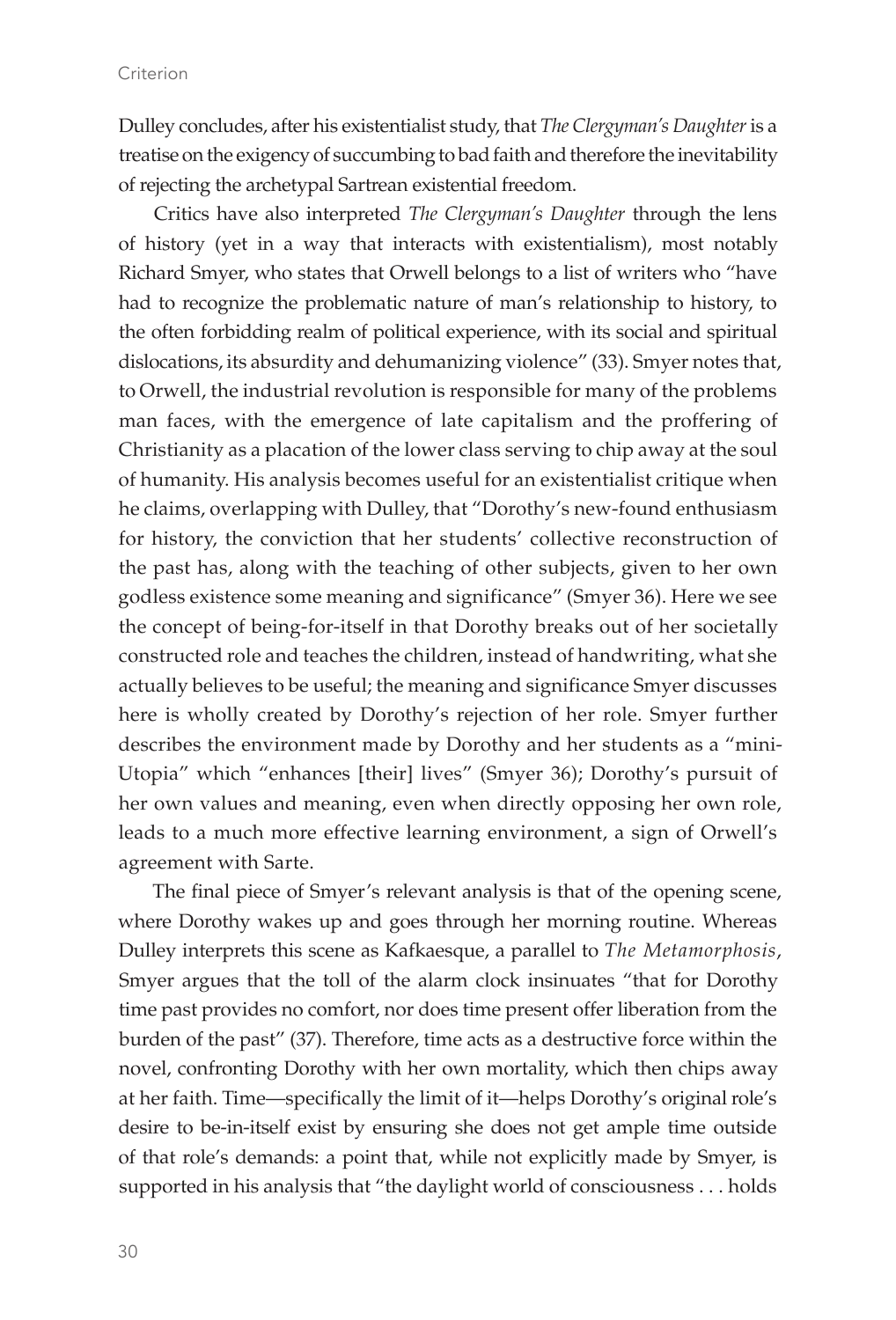out little more than a life of constant rushing to meet deadlines, of continual commands to be punctual, of onerous parish duties to be fulfilled and expectations to be met" (37). Furthermore, Smyner uses the passive voice here, perhaps on purpose, to show the lack of agency with which Dorothy has control of her life. "The demands," "duties," and "expectations" are all things demanded of Dorothy in her role as the clergyman's daughter—this highlights the lack of control she possesses over her own life as a result of her conformation to the expectations of what others believe a clergyman's daughter should be. This overlaps again with the Sartrean analysis: Dorothy, subservient to societal expectations and therefore a being-in-itself, is unable to forge a life with meaning to her actual, real self; the meaning her life currently takes on is simply that of one serving a role.

## Dorothy and Bad Faith

After examining current criticisms, there seem to be two main areas for further existentialist development, which I will discuss here: one, Dorothy's relationship with bad faith, and two, Dorothy's interaction with an absurd world. In starting with bad faith, we must interact with Dulley. While Dulley's analysis is well-written, well-researched, and expertly argued, I cannot help but disagree with his final conclusion that Dorothy returns to a state of bad faith. When Sarte discusses bad faith, he famously gives the example of a waiter who acts in an overly stereotypical manner, conforming himself to the desire to be-in-itself (Sartre 59). However, Sartre stops short—and for good reason—of condemning anyone who works as a waiter to be guilty of bad faith; there is a difference between inhabiting a job and conforming to the stereotypes society believes true for those holding the job. A prime example of this is Dorothy's existence as a teacher, previously discussed through Smyer: Dorothy acts in bad faith when she turns into the type of teacher that the headmistress and parents expect her to be; however, when she chooses based on her values and experiences what to teach the children, she does not act in bad faith. I argue that Orwell actually shows Dorothy to firmly reject bad faith through her rejection of Mr. Warburton's proposal and her subsequent choice to rejoin the rectory.

Warburton presents his marriage proposal to Dorothy as a bargain: Dorothy "needs a home and a livelihood," and Warburton needs "a wife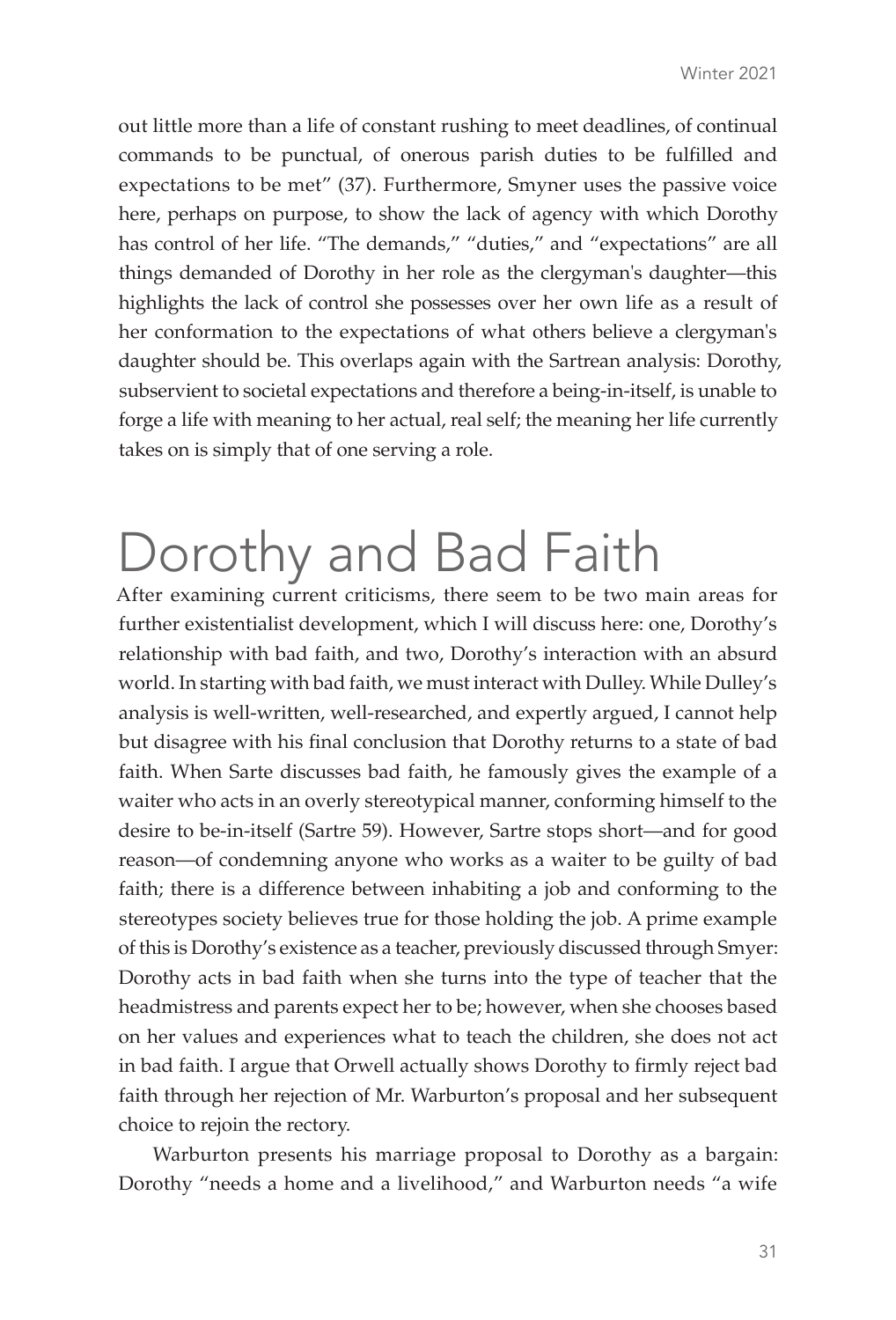to keep him in order" and "to look after the children; the bastards" (Orwell 191). When Dorothy is not immediately enthusiastic, Warburton attempts to scare her into the marriage by telling her that "women who don't marry wither up—they wither up like aspidistras in back-parlour windows; and the devilish thing is that they don't even know they're withering" (Orwell 192). Warburton is espousing bad faith in two separate ways here: firstly, by presenting the marriage as a bargain, he is outlining expectations for Dorothy, making her acceptance contingent upon conforming herself to the traditional expectations of a housewife, similar to Sartre's waiter; secondly, his attempt to incentivize Dorothy by painting a bleak picture of her future as a spinster should she not accept his proposal attempts to force upon her an inevitability of becoming a terrible creature—which would precipitate bad faith as Dorothy would have to conform herself to this future and apparently predictable role in order to agree with this inevitability.

Dorothy rejects Mr. Warbuton's proposal and, with it, bad faith when she "perceive[s] that all he had said had been no more than a trick" (Orwell 194), giving herself a new existential awareness of the disparity between how society views her roles as and how she, as an individual, can have the freedom to live independent of those views. Although Dorothy returns to the rectory, she notes that "there *would* be changes in her habits; but most of them would be secret ones" (Orwell 195) (such as no longer self-flagellating). The changes in her habits are reflective of her new existential awareness and dismissal of bad faith: she is choosing to work in the rectory, but not trying to internally and privately force herself to conform to the stereotypes of the role, such as absolute religious conviction. I argue that this is the same distinction that Sartre makes between the waiter who acts in bad faith and the one who does not, and that therefore Dulley is incorrect in his assertion that the novel is a testament to the inability of humanity to succumb to bad faith.

Both critics mention the opening of the novel in their analyses: Dulley to compare to Kafka and Smyer to emphasize time. While both are valid, I am more tempted to conclude that it strikes a similar philosophical chord to Camusian existentialism. In his famous essay "Myth of Sisyphus," Camus writes that living life having perceived the absurd is quite similar to the mythical king who was ordered to roll a boulder up a hill, only to have it tumble down just as reached the top. The absurd as broken down by Camus is essentially the realization that confronting the world as a human being is absurd: there is no hidden or ultimate meaning, and any meaning apparently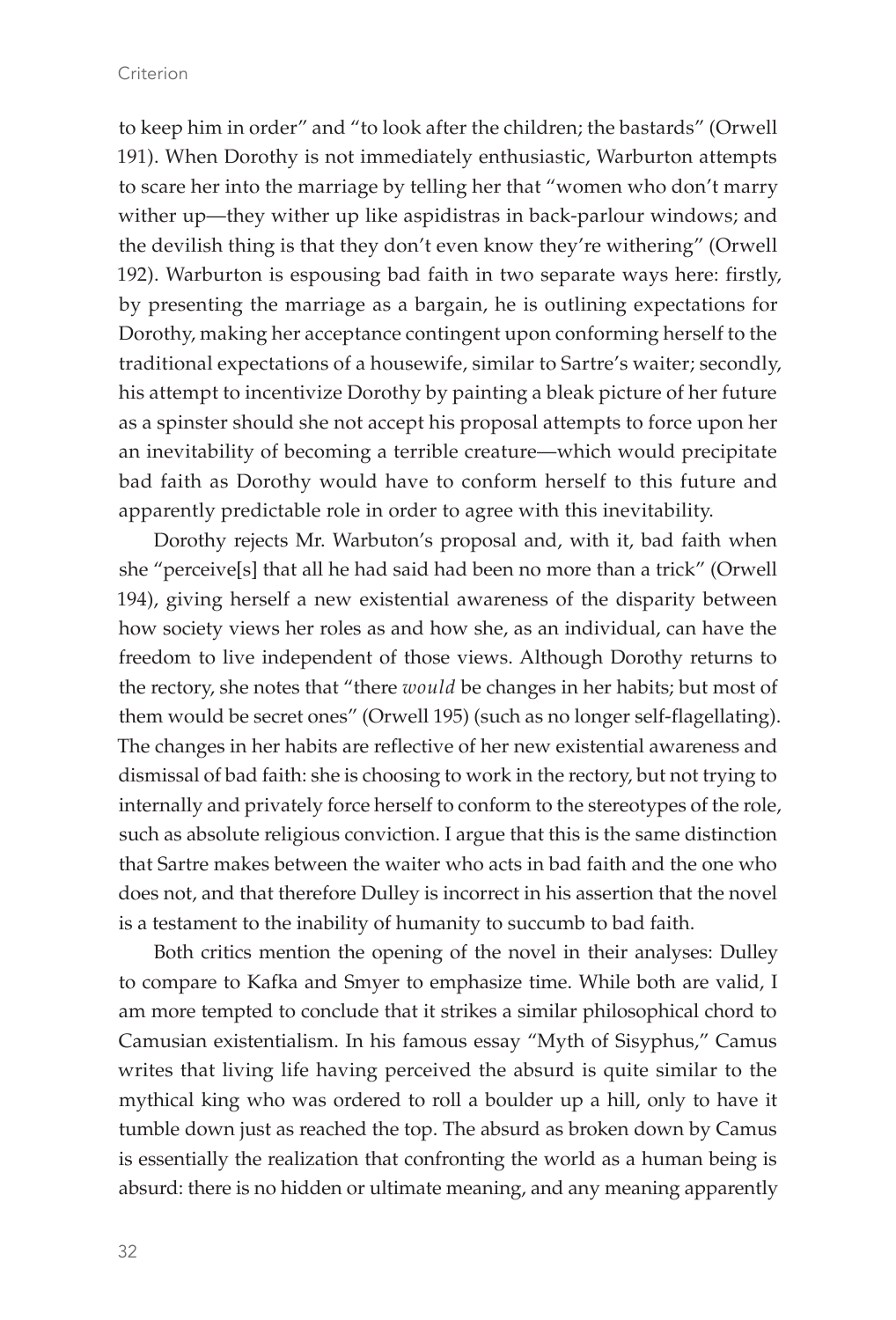perceived in the world exists only insofar as one gives it and is noninherent. Camus states that since life has no meaning, we must either kill ourselves or find some way to live in a meaningless world. Famously, Camus concludes that "one must imagine Sisyphus happy" (24); if Sisyphus can accept that there is nothing more to life than his eternal, hopeless task, then he can find joy and contentment within it. The very act of living is fulfilling enough to Camus. Dorothy undergoes a similar thought process to Camus' beliefs when she recognizes that life is meaningless and that she will never again find comfort in faith, so the only way to reach resolution is to go through the routines of life. Orwell acknowledges this when he states that "the solution to her difficulty lay in accepting the fact that there was no solution; that if one gets on with the job that lies to hand, the ultimate purpose of the job fades into insignificance" (201). Dorothy is no longer able to take comfort in her faith to provide unwavering purpose for her tasks; she, much like Sisyphus, must recognize that "the struggle itself toward the heights is enough to fill a man's heart" (Camus 24).

The dullness and normalcy of the routine Dorothy endures makes one monotonously plod through the beginning of Orwell's book; yet, by the end of the novel, Dorothy is able to wholeheartedly set her mind towards working in a way that makes discussion of her routine much more palatable, which Orwell's stylistic choices contribute to. In the beginning of the novel, there is little to no rumination by Dorothy: she simply numbly accepts, in the wee hours of the morning, that she must do her tasks, and we see very little into her mind:

"Come on Dorothy! Up you get! No snoozing, please . . . then she remembered if the noise went on any longer it would wake her father, and, with a hurried movement she bounded out of bed, seized the clock from the chest of drawers, and turned off the alarm. It was kept on the chest of drawers precisely in order that she should have to get out of bed to silence it . . ." (Orwell 3).

This dreary monotony goes on for several pages. Additionally, over half a page is taken up by a checklist which we know nothing about: items such as "7 oc. H.C.," "Flowers for church NB. 1 tin Brasso," "NB. to fork between peas bindweed awful" (Orwell 4), and so on and so forth, and the meaning of these items is never revealed. Their only logical purpose seems to be to dull the reader and bore them of Dorothy's routine.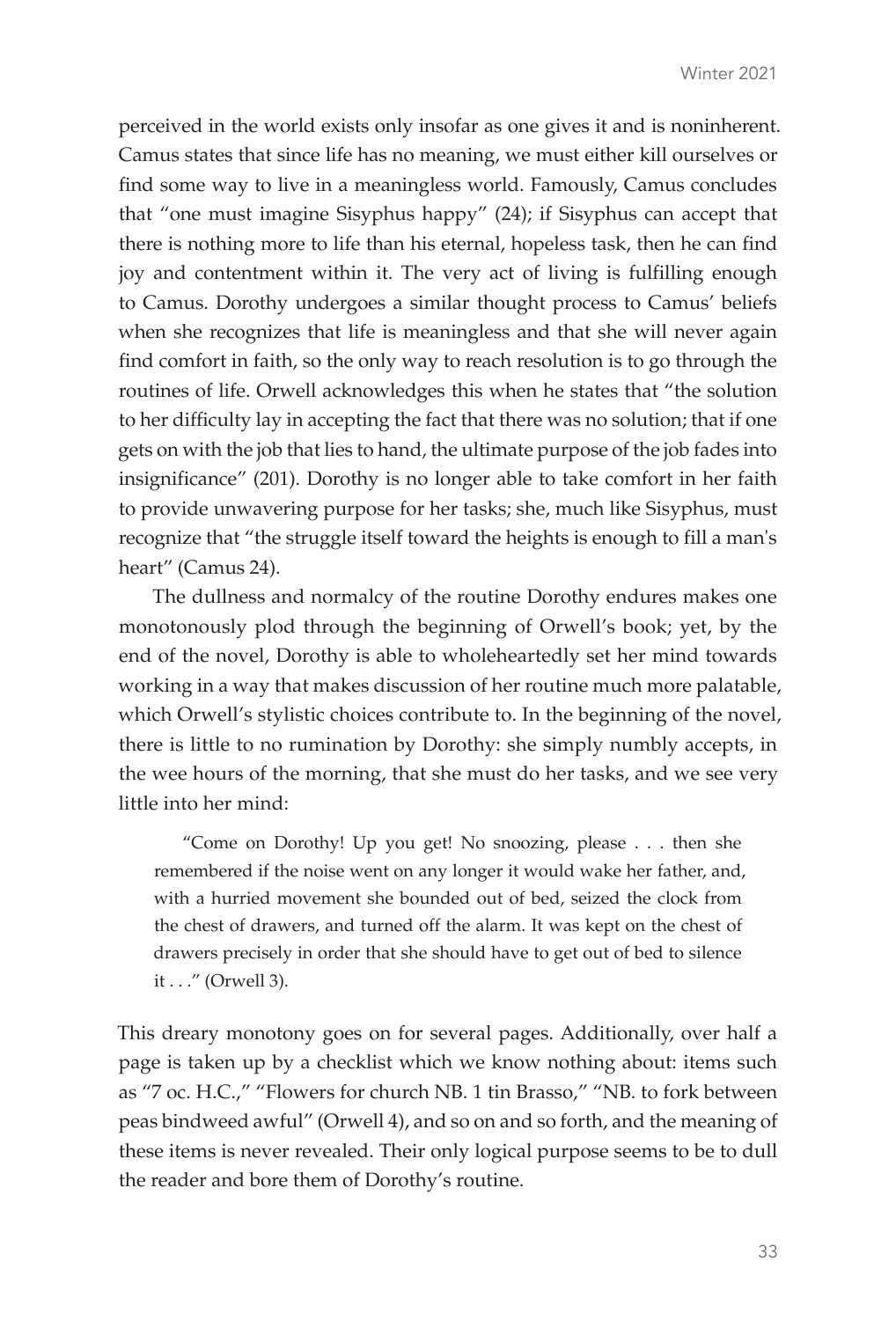However, compare this to the end of the book, and there are marked changes. Dorothy's inner monologue is much more robust, and Orwell focuses more on her inner thoughts than the plainness of the actions (reversed in the beginning of the novel). When she is gluing costumes for the church, rather than tediously devote herself to the activity, she is immersed and active within it: "It really wasn't half bad! One more coating of paper and it would be almost like real armour. We *must* make that pageant a success! she thought. What a pity we can't borrow a horse from somebody and have Boadicea in her chariot!" (Orwell 202). The excitement Dorothy musters up for her simple task makes it worth doing, exactly how Camus believes that if Sisyphus accepts that there is nothing more to life than his task, he will find enjoyment. Furthermore, the checklist is replaced by another inner monologue of Dorothy's, where we contextually learn the significance and background of each task, for instance, when she decides that since "tomorrow was the day of the Mothers' Union tea, and they had finished the novel that Miss Foote had been reading to them . . . what to get for them next?" (Orwell 202). Compare that with "NB. to fork between peas bindweed awful" and the reader is much more invested in learning about each of Dorothy's tasks than they were at the beginning of the novel: a purposeful shift by Orwell to show us how Dorothy's acceptance of the absurd makes her daily routine far more palatable, worthwhile, and intriguing.

#### *Keep the Aspidistra Flying:* Overview

*Keep The Aspidistra Flying* follows copywriter-turned-poet Gordon Comstock through his journey to reject the material suburbia created by capitalism. After leaving copywriting due to this desire, he works at a bookstore but still considers himself a poet. Gordon spends most of his time lamenting the "money-god," which he equates to capitalism, and the way that all relationships seem to depend on one's status with the money-god. He cites his relationship with his girlfriend, Rosemary, who he believes refuses to marry or have sex with him because of his lack of financial stability, and his friendship with the wealthier Ravelston, whom he believes he cannot spend time with due to the large financial differences between them that make it impossible to settle on activities that do not make either of them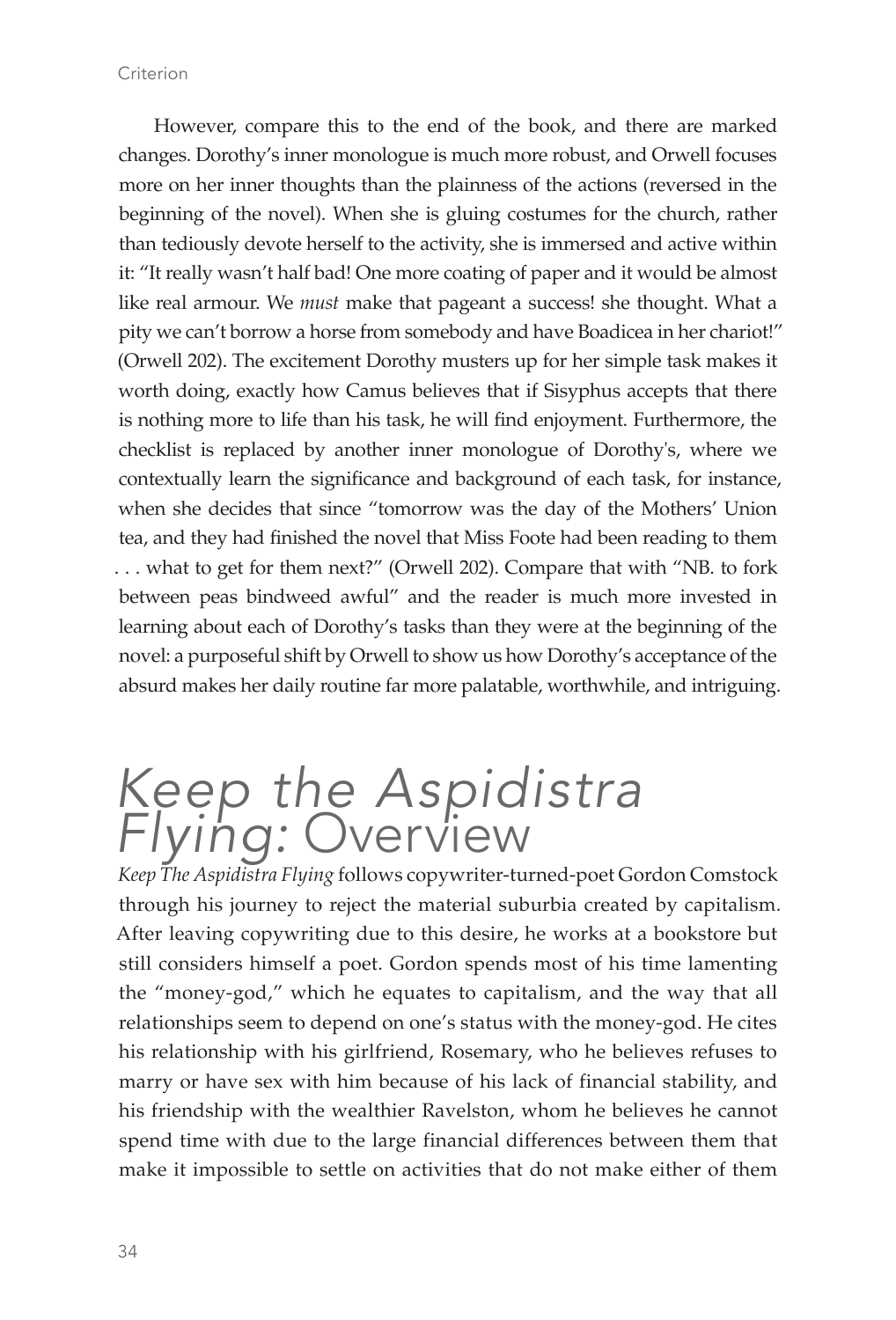feel out of place. Rosemary asks Gordon to take her out to the countryside, which he interprets as her finally agreeing to be his mistress. However, once they reach the countryside, the trip is a disaster: they are forced to eat a ridiculously expensive lunch, and they are muddy and tired. Gordon attempts to have sex with Rosemary without a condom, and when Rosemary pushes him away, he blames the money-god, saying that if he had enough money to support them and a baby, she would gladly have sex with him. Gordon returns to London dejected, only to learn that one of his poems has been accepted for publication by a journal in America, and they send him ten pounds. He wastes it all in one morally questionable night, ending up in a jail for public drunkenness. He loses his job as a result and must work at another bookstore for an even lower rate. Gordon allows himself to decay in an apartment he rents, deciding to reject anything having to do with ambition and to fall into a downward spiral. Rosemary comes to visit, has sex with him (once, and out of pity) and finds herself pregnant. She begs Gordon to return to his job as a copywriter, and he acquiesces, once again living a life of suburbia. He throws himself into this lifestyle, even begging Rosemary to get the symbol of the suburban middle class, an aspidistra.

# *Keep the Aspidistra Flying:* Existing Literary Criticism

An argument about existentialism in *Keep The Aspidistra Flying* is best formulated by looking critically at the works of three scholars—Nicholas Guild, Rita Felski, and the aforementioned Paul Dulley—and whether they view the development of Gordon's character arc in a positive or negative manner. In his essay "In Dubious Battle: George Orwell and the Victory of the Money God," Nicholas Guild, challenges the common assumption that the ending of the novel is negative and instead offers an alternative viewpoint as to why Gordon's choice to assimilate into capitalist society is ultimately positive. He introduces the theme of "spiritual death" in reference to the forced isolation that poverty brings with it, saying that "poverty is revealed as a kind of spiritual death, a squalid, nasty business that isolates a man from normal human contacts" (Guild 53). Interestingly, he claims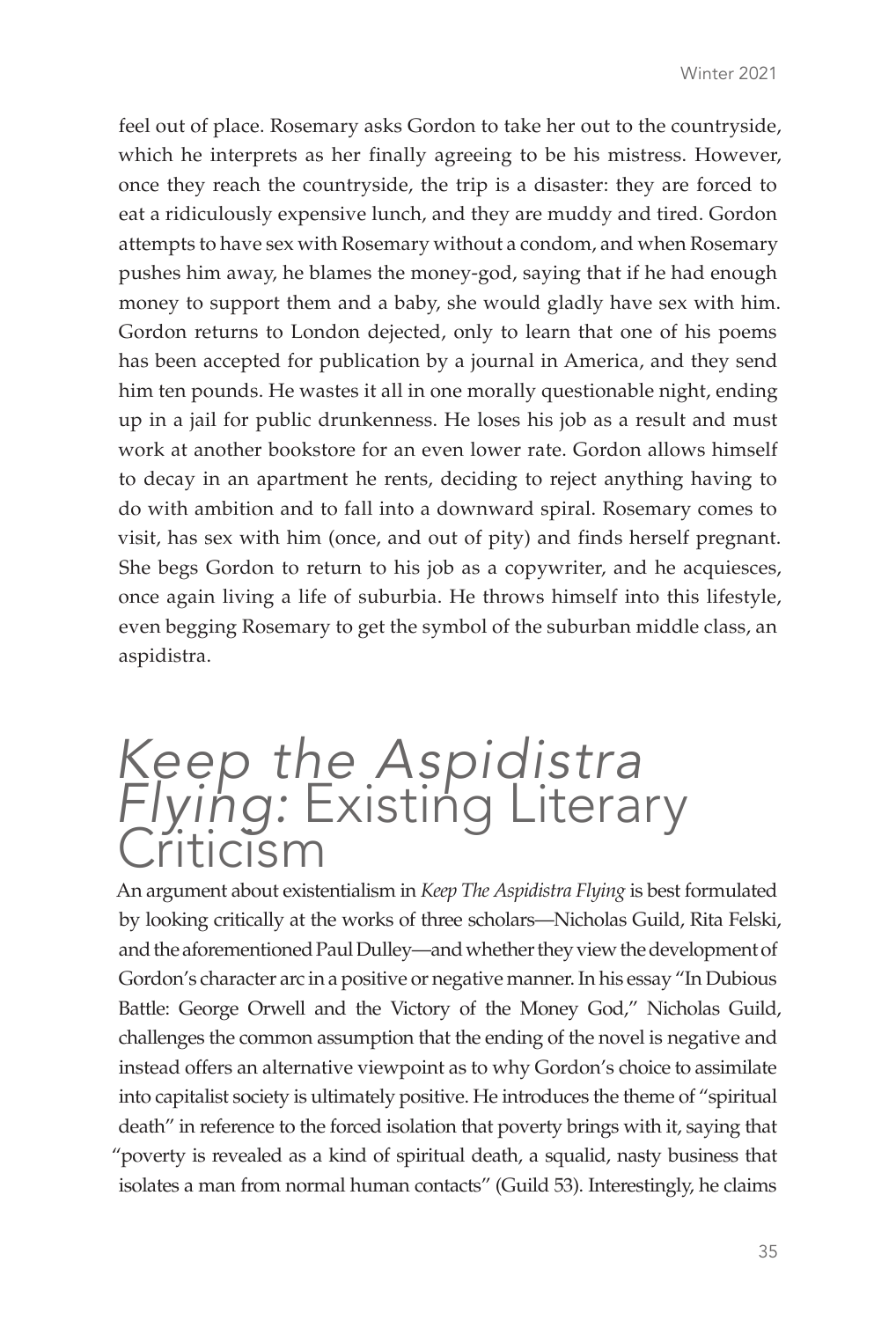#### Criterion

that "Gordon's salvation is assured from the first chapter" (Guild 54) because Gordon has already realized that his wish to destroy capitalism comes from his unfulfilled desire to succeed within it. Therefore, Guild argues, Gordon's ultimate choice was never between assimilating into society or resisting it, but rather between that assimilation or spiritual death, and Orwell's ultimate message is that "the price of purity is simply too high" (56).

Although this essay doesn't explicitly reference existentialism, the concept of spiritual death does to some extent exist within that sphere. Spiritual death to Guild is similar to the Camusian concept of philosophical suicide in that they both purport to isolate man from his inherent self. Philosophical suicide occurs when one performs a "leap of faith," which is to believe in or rely on something that is not based in rationality; it commonly refers to those who take refuge in religion, especially as a way to attempt to gain meaning for their lives (Camus 10). In Gordon's case, his philosophical suicide is that of blaming his hardships, such as his failure to get Rosemary to sleep with him, on the money-god—he absolves himself of agency by using his poverty as an unfulfilled prerequisite. Conversely, Guild's concept of spiritual death infers the opposite: as a byproduct of consciously resisting the money-god, Gordon isolates himself and therefore loses his innate sense of self. Guild seems to predicate Gordon's true self on his ability to maintain relationships with others, whereas Camus would argue that Gordon's true self should be derived from his ability to look rationally at the world around him.

Guild's point that the ending is positive is echoed by Rita Felski in her article "Nothing to Declare: Identity, Shame, and the Lower Middle Class," in which she refers to the ending as "a final epiphany . . . Gordon Comstock comes to realize the vitality, honor, and decency that dwells in suburban souls" (36). Felski translates this ending into a critique of how the lower class lives, arguing that the identity of the lower class is determined by society and isolated from "spontaneity, sensuality, or pleasure," claiming that the class has "completely internalized the strictures of authority; it is the ultimate example of psychic self-regulation" (36). Paul Dulley, whose work on *The Clergyman's Daughter* was examined prior in this paper, views *Keep the Aspidistra Flying* as a testimony to Gordon's inability to truly escape from capitalism: the very act of Gordon's attempt to reject material society "affirms [its] hegemony over his existence" (125).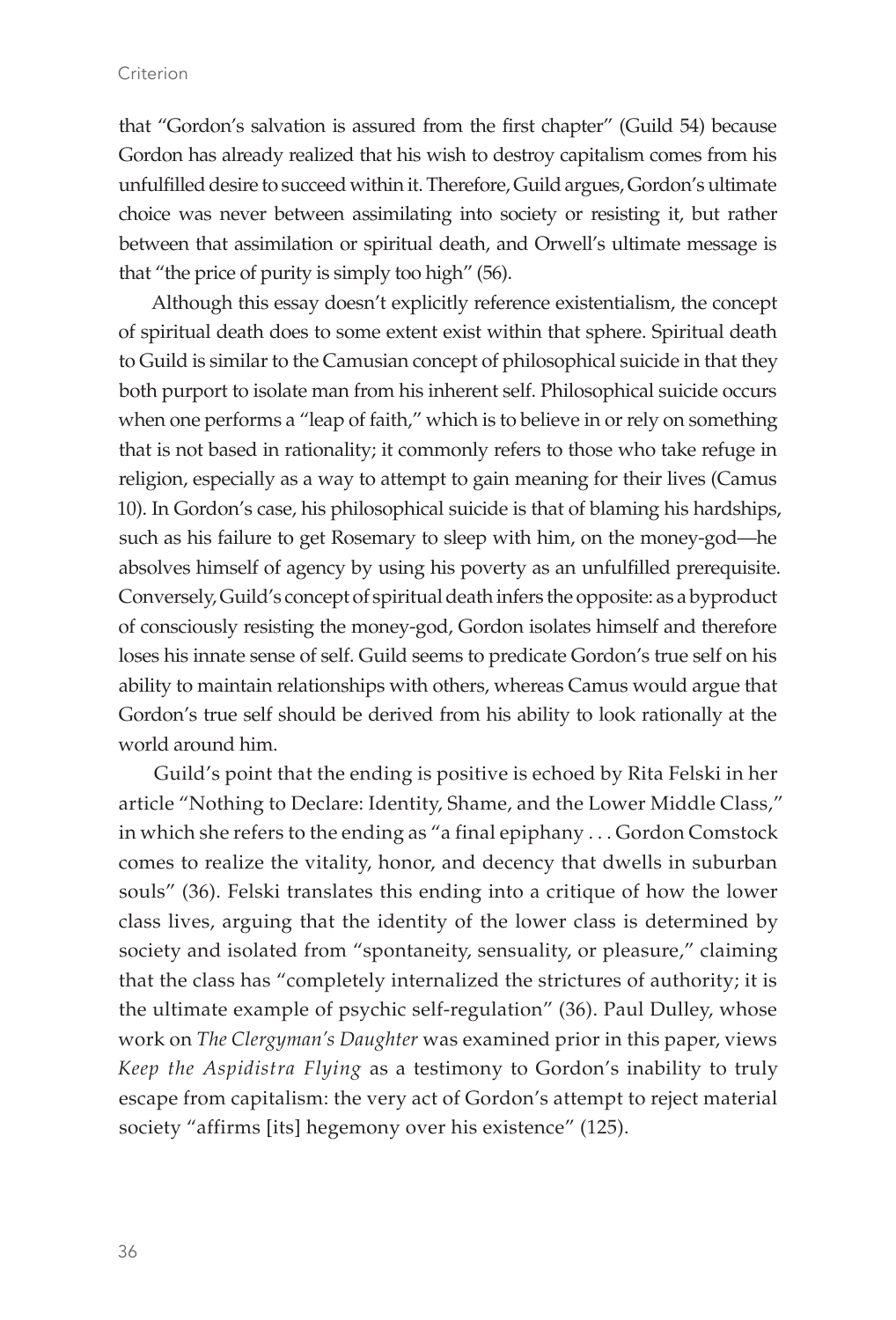### Gordon and Existential Rebellion

Within the three critiques of Guild, Felski, and Dulley, there seem to be two areas on which a large portion of the validity of the interpretation hinges: one, to what extent Gordon's rebellion is effective, and two, whether the ending is good or bad, both of which must be firmly settled before an existential analysis can be performed. Guild offers an interesting analysis of why Gordon's assimilation into suburbia is beneficial, but Guild's argument ultimately falls flat because of his failure to include analysis regarding the lack of effectiveness with which Gordon rebels, most likely because this would contradict Guild's thesis. Felski gets closer with her statement that Gordon's dislike of capitalism stems from an internalized hierarchy that causes him to deprive himself of pleasure that he then recognizes when he returns to suburbia; however, the statement fails to provide any analysis or insight as to how Gordon truly breaks free of this hierarchy for the reason that this breaking free does not actually occur. Dulley, in my opinion, is the closest when he states that Gordon is unable to break free from society because, in the act of rejecting everything to do with it, he still lets it dictate his existence.

Dulley's view is the most accurate because it is the only one that does not take for granted the effectiveness of Gordon's rebellion. From a Nietzchean perspective, Gordon's rebellion is sorely lacking in true awareness, so it makes no sense to judge the novel as the story of an ultimate failure to escape capitalism if the failure resides in Gordon himself. Although a full Nietzschean reading is somewhat beyond the scope of this paper, it provides the most helpful philosophical framework through which to analyze the success of Gordon's rebellion. In Nietzsche's work *Thus Spoke Zarathustra*, he describes the stages of self-actualization, which can be equated to Gordon's rebellion against capitalism, since his rebellion stems from his want to escape the predetermined rules of society. The first stage is the camel, in which the individual recognizes that the materially constructed lenses through which they view the world are not absolute truths, and attempts to ask questions and learn to find meaning (Nietzsche 16). Gordon does this when he starts questioning the order of things in his days as a schoolboy (Orwell 43–44). The second stage is that of the lion, which Nietzsche claims must fight the thou-shalt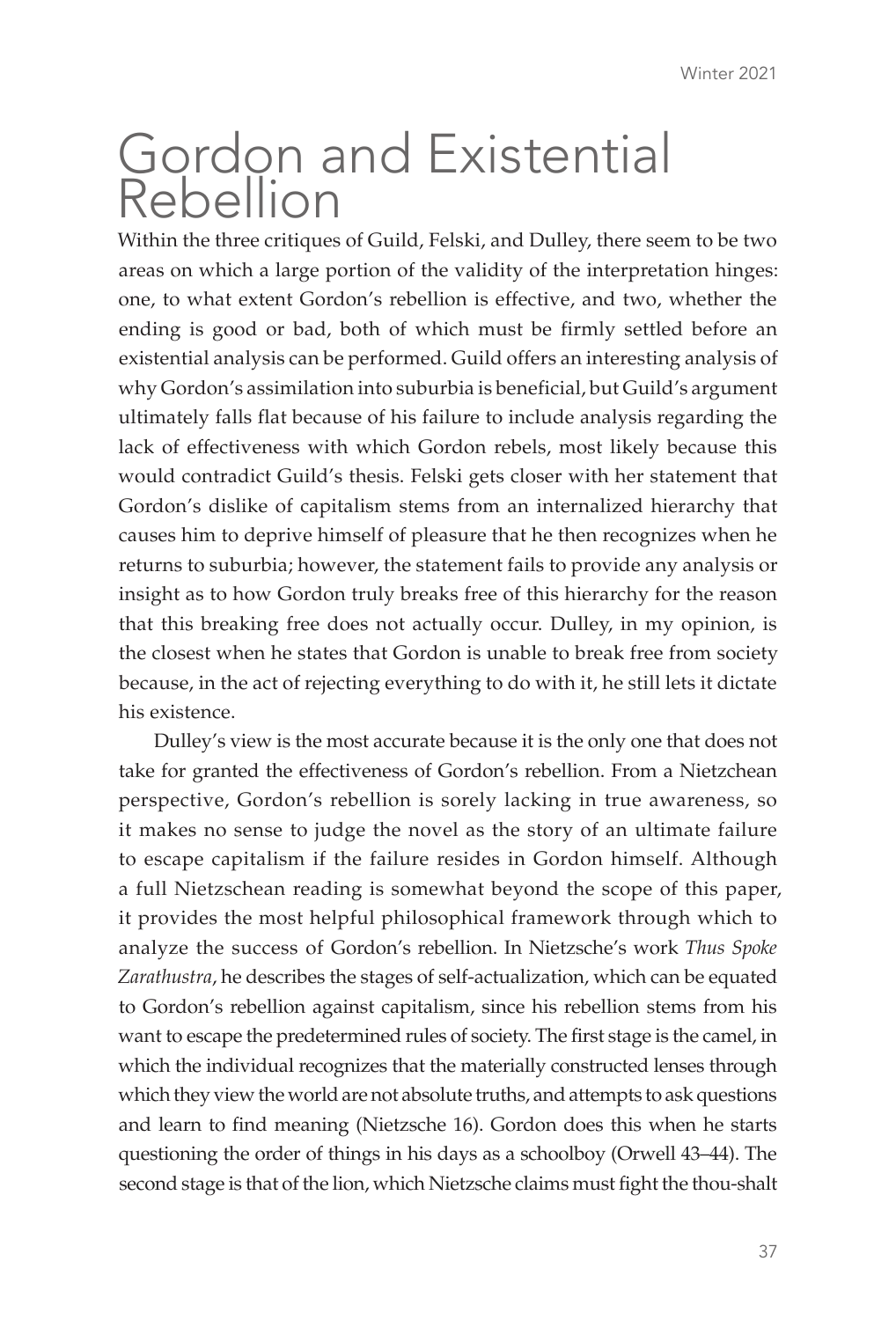dragon, representative of the values of society throughout time. On each scale is a glistening thou-shalt, and the lion must slay the dragon by rejecting every single commandment (Nietzsche 16–17). The lion is embodied by Gordon when he critiques his lower-middle class relatives for "accept[ing] the money-code . . . never hav[ing] the sense to lash out and just live, money or no money" (Orwell 44). Gordon's awareness of the "money-code," or the socially constructed way to behave, and his desire to reject it in favor of simply "liv[ing]" is the start of the journey of the lion. Once the lion has slayed the thou-shalt dragon, it is free to enter the third stage, the child. The child is characterized by the individual who interacts with the world without the weight of the thou-shalts, and is therefore free to gaze with wonder and discover for themselves the meaning of things (Nietzsche 17).

Gordon's rebellion ultimately fails because he is stuck at the stage of the lion. He eventually becomes so aggressive in his desire to evade capitalism that he ends up viewing even ambition as sinful due to its close ties with capital gain, and resigns himself to giving up his creativity and desire to write because "after all, was that not too a species of ambition?" (Orwell 219). His failed attempt to reject everything with a value he believes to stem from capitalism leads to him rejecting relationships, creativity, and even ambition. Instead of just killing the dragon, he kills parts of himself as well.

The reason Gordon does not progress past the lion stage is because of bad faith. When Gordon attempts to inhabit the role of the lion (starting as a schoolboy beginning to blame capitalism for all his problems) he becomes a being-in-itself in trying to exhibit stereotypical tendencies. Gordon embraces poverty to the extent that he faults it, through the money-god, for everything; he even states, with regard to his relationship with Rosemary, that "it's the women who really believe in the money-code . . . [Rosemary] won't sleep with me, simply and solely because I've got no money" (Orwell 114). Gordon gets stuck in the bad faith of attempting to inhabit the role of tortured rebel, which builds his entire lifestyle around saying no to the dragon. As a byproduct of his new role, he is blaming everything on poverty, and as long as he blames everything on poverty, he is not actually able to forge new values. He acts out the lion role by shooting down the conventional values of capitalism, and in this he is correct, but he lacks the fortitude to shoot the dragon down as a being-*for*-himself; he instead is so stuck in the mindset of denying the dragon within the role of a tortured rebel that he ends up giving it power. By repeatedly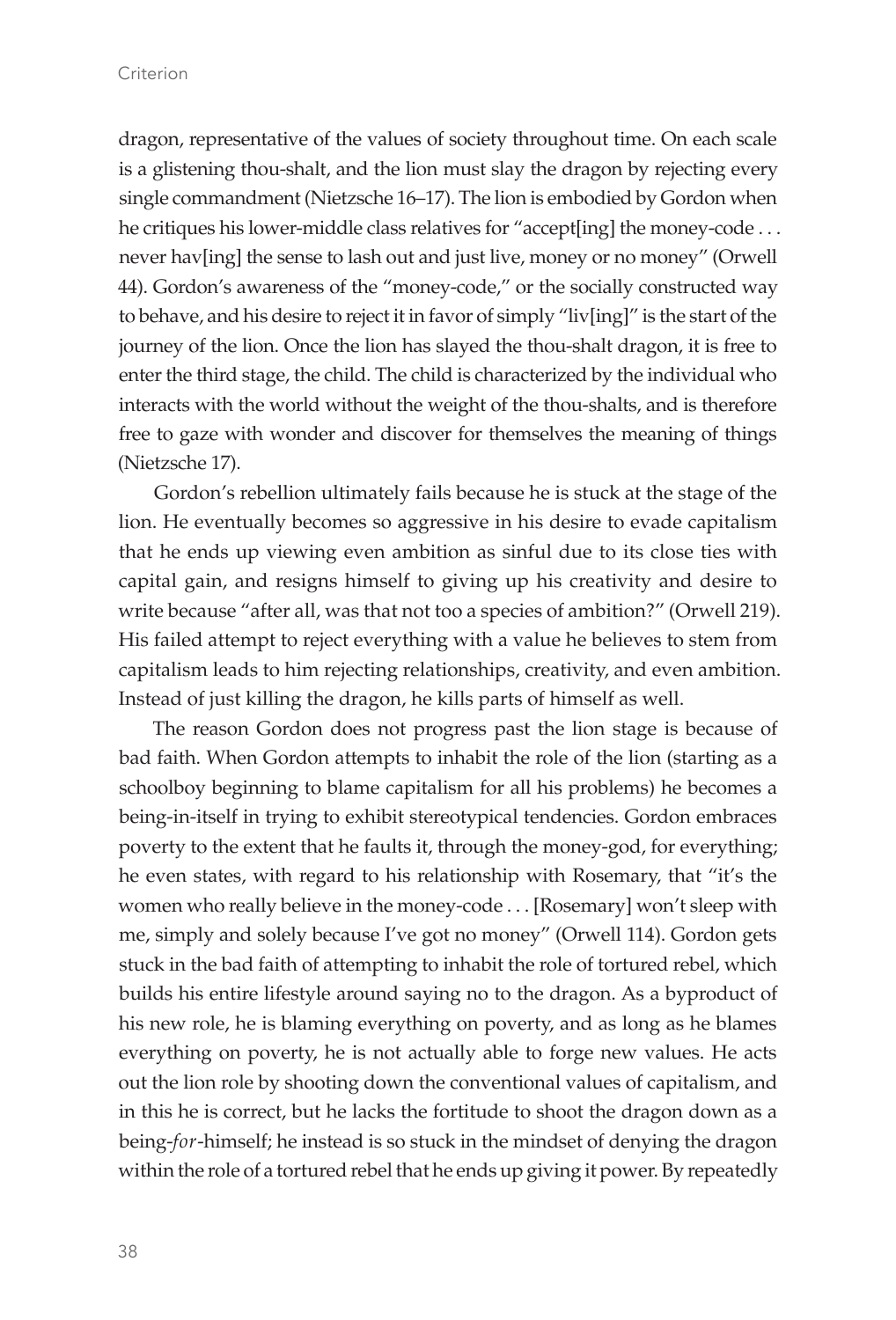denying capitalism and therefore refusing to engage with capitalism on a critical level, he is still bound to capitalism—he is just bound to rejecting it. Gordon believes his relationship ultimately fails because Rosemary is trapped in the confines of the money-god, and because he is impoverished; this bad faith prevents him from doing any critical thinking whatsoever and stagnates him, making it impossible for him to ever progress to the child phase.

This is the reason why the ending of the book is not positive: not only does Gordon abandon his progress of rebellion by embracing capitalist society, but he does not even abandon bad faith. Gordon trades the stereotypical role of disillusioned rebel for the stereotypical role of suburban family man; he makes absolutely no progress as a character. Gordon immediately, upon moving in with Rosemary, caricatures himself again, arguing that they simply *must* have an aspidistra in their front window because "it's the proper thing to have. It's the first thing one buys after one's married" (Orwell 246). The only thing that changes is that the values of the role Gordon inhabits are more conventionally attractive, leading the casual reader to believe that Gordon has progressed as a character when in fact he has simply entered a parallel shift with no actual existential or character development.

## *The Clergyman's Daughter* and *Keep the Aspidistra Flying:* **Juxtaposition**

T*he Clergyman's Daughter* and *Keep the Aspidistra Flying* are two halves of the same whole: the novels both follow a lower-middle class person in London trying to find their place in life and society and both critique establishments like the church or capitalism. So, this begs the question, why is Dorothy successful in finding some sort of inherent meaning to life but Gordon is not? Why can Dorothy reject her bad faith but Gordon is unable to recognize the inherent absurdity of life?

Dorothy and Gordon both have, essentially, the same choice: continuing to exist in their current isolated states, or conforming to conventional values. Rosemary is to Gordon what Warburton is to Dorothy. Both characters struggle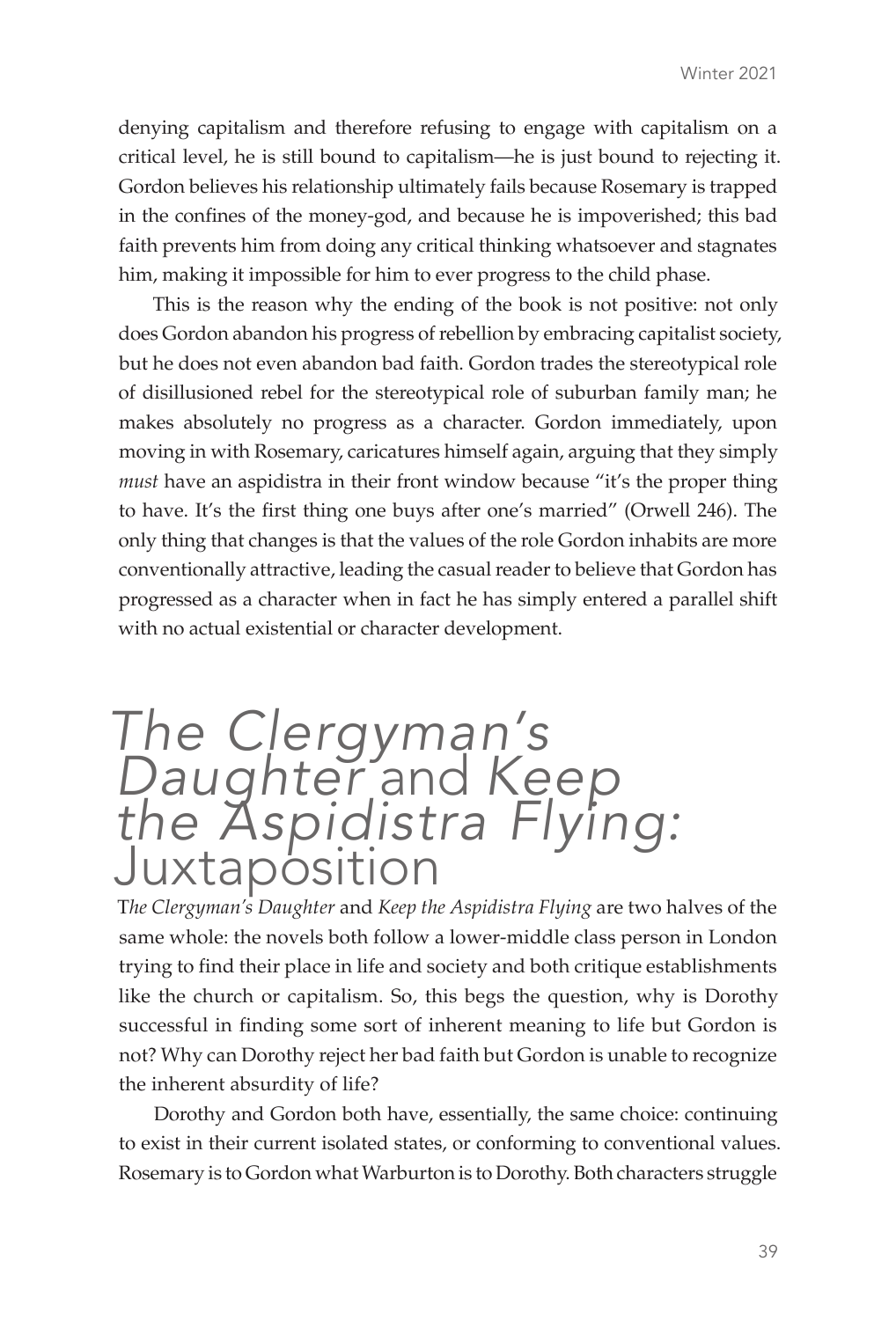with their choice: Dorothy's struggle can be found earlier in the paper, and Gordon wrangles with his struggle, thinking that he "want[ed] to sink down, down into the muck where money does not rule. But this baby-business had upset everything" (Orwell 231). The difference between the two characters is that Dorothy is able to make the choice to reject pleasant, bad-faithed suburbia whereas Gordon is not. This begs the question: why? What sets Dorothy apart from Gordon that makes her successful?

An answer to this question can be found earlier in the paper when discussing the Nietzschean framework by which Gordon fails to rebel. If we apply the same framework to Dorothy, we find that Dorothy's amnesia actually serves as a catapult into the final, successful stage of the child: Dorothy is simply unable to feel confined by religion because she does not know she has any "obligation" to it. As such, she has the unique experience of being an adult without any instilled devotion to social roles resulting from the powers of religion or capitalism, both of which Orwell views as oppressive. She is able to navigate society not as someone who forms their identity around a reaction to these forces (as Gordon does, which is why he is stuck at the stage of the lion) or roles determined by these forces therefore, she is unbound to bad faith, which precipitates her existential journey.

This point is supported by looking at the dichotomy of the ways in which Gordon and Dorothy are able to critique and interact with a religious and capitalist society. The dichotomy: Dorothy spends her time within society mostly as an observer, whereas Gordon spends his time mostly critiquing it. Dorothy's previous disillusionment as a schoolteacher, in which she realizes the inherently mercenary nature of education, turns her off from society at large; conversely Gordon, by positioning himself as a stereotypical bad faith outsider and simply blaming the "money-god" for his troubles, is not able to truly identify non-abstract issues with society. Dorothy's observation of society is independent from an attempt to interpret events according to an instilled, role-induced value system that would cause her to "rationalize" them in a way that fits with a value system; Gordon's was not. Gordon reasons that all his troubles stem from the lack of money coupled with the dependence of others upon money. He views events from the stubborn perspective that capitalism was to blame for all evils; therefore, he is unable to progress in observation and rationalization. It is Gordon's misguided belief that since the evils he sees in capitalism that affected his own life and lack of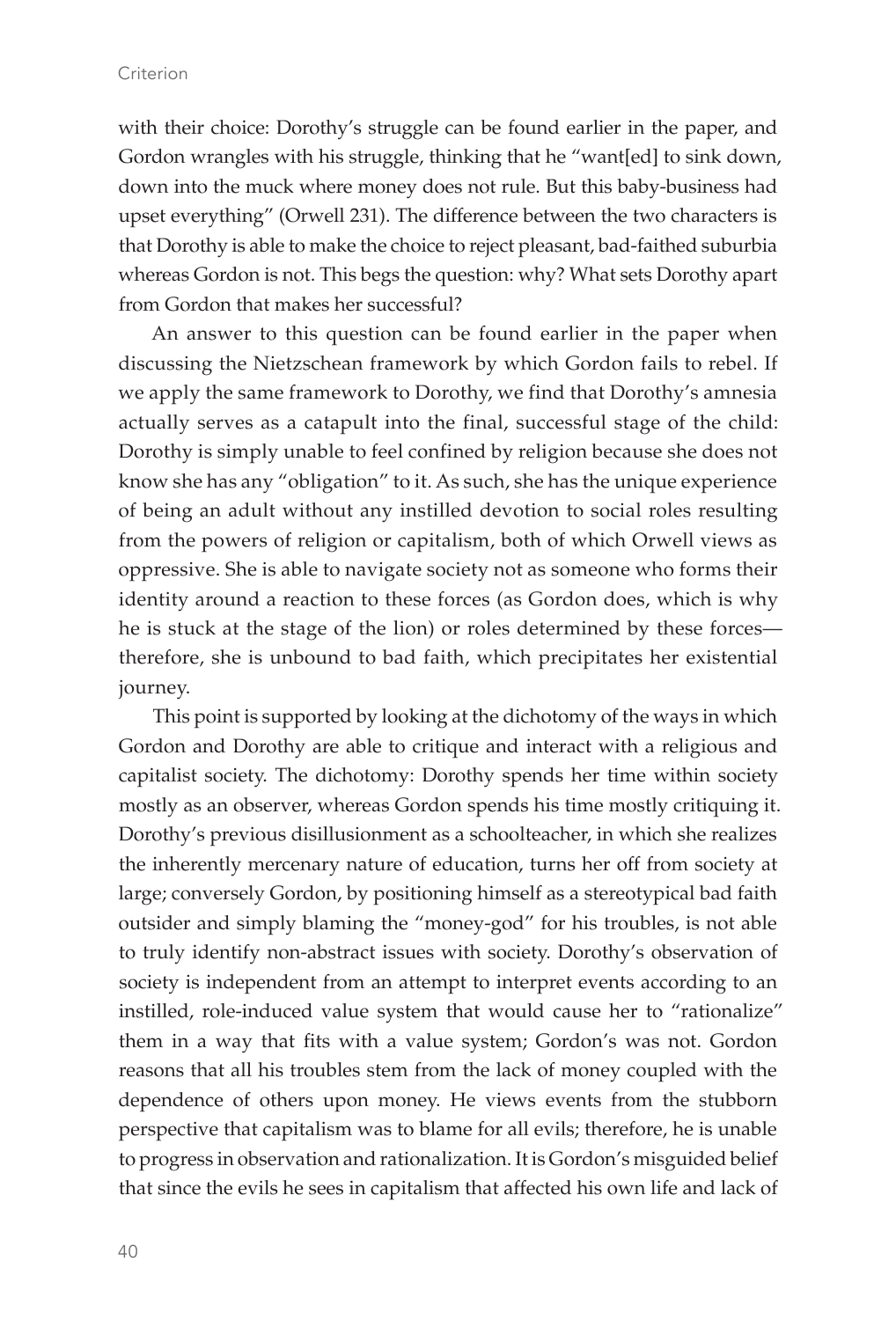meaningful relationships are simply because other people depended on the "money-god," then by possessing money everything would be fixed. This belief most likely leads him to blindly re-enter suburbia. Remember, Dorothy returns to the church and does not absolutely condemn it; she finds a way to interact within it and retain a successful existentialist framework that is true to her own self. This awareness allows Dorothy to see bad faith for what it is and reject it, where Gordon, having been constrained by bad faith all his adult life, never truly places himself, by virtue of a blind condemnation of capitalism, in a position where he is able to observe apart from bad faith the world as it is.

Having now performed an existential analysis of two of Orwell's contemporary novels, we can now begin to tackle the question of what Orwell believes will lead to success within this philosophical framework. Firstly, Orwell suggests that we need to be more critical of the world around us, not in a judgmental way, but an observational one. Then, this observation needs to be clear of any values that might have arisen as a result of bad faith instead of the true self—values we believe we should have because they are expected of the role we inhabit and are thus the result of a being-in-itself. Only when we start observing, analyzing, and acting as a result of our own inherent self, independent of any sort of societally constructed framework, can we truly reach freedom in the existential sense because then the decisions we make are truly ours. Take Gordon—his rebellion is composed of reactions to the socially determined value he inhabits that the role of being a rebel ought to consist of rejecting everything that one is rebelling against. That is what he has been exposed to, and so it is what he does. In that sense he prevents himself from actualizing both meaningful rebellion, one of his goals, and (perhaps more importantly) a true understanding of himself as he exists without the pressures of society.

Of course, it is easier said than done: the need for Dorothy to develop amnesia in order to reach an existential truth underscores this. But by looking at Dorothy's amnesia in a less literal sense, we can develop some more analysis on how Orwell thinks we can be successful. I argue that Dorothy's amnesia puts her in a situation similar to that of a traveler: not understanding the norms and roles, free from conforming themselves to the norms and roles, but able to observe and analyze the way the society works and, if they so choose, able to eventually carve a place within it. The idea of critical observation in the above paragraph is parallel to the observation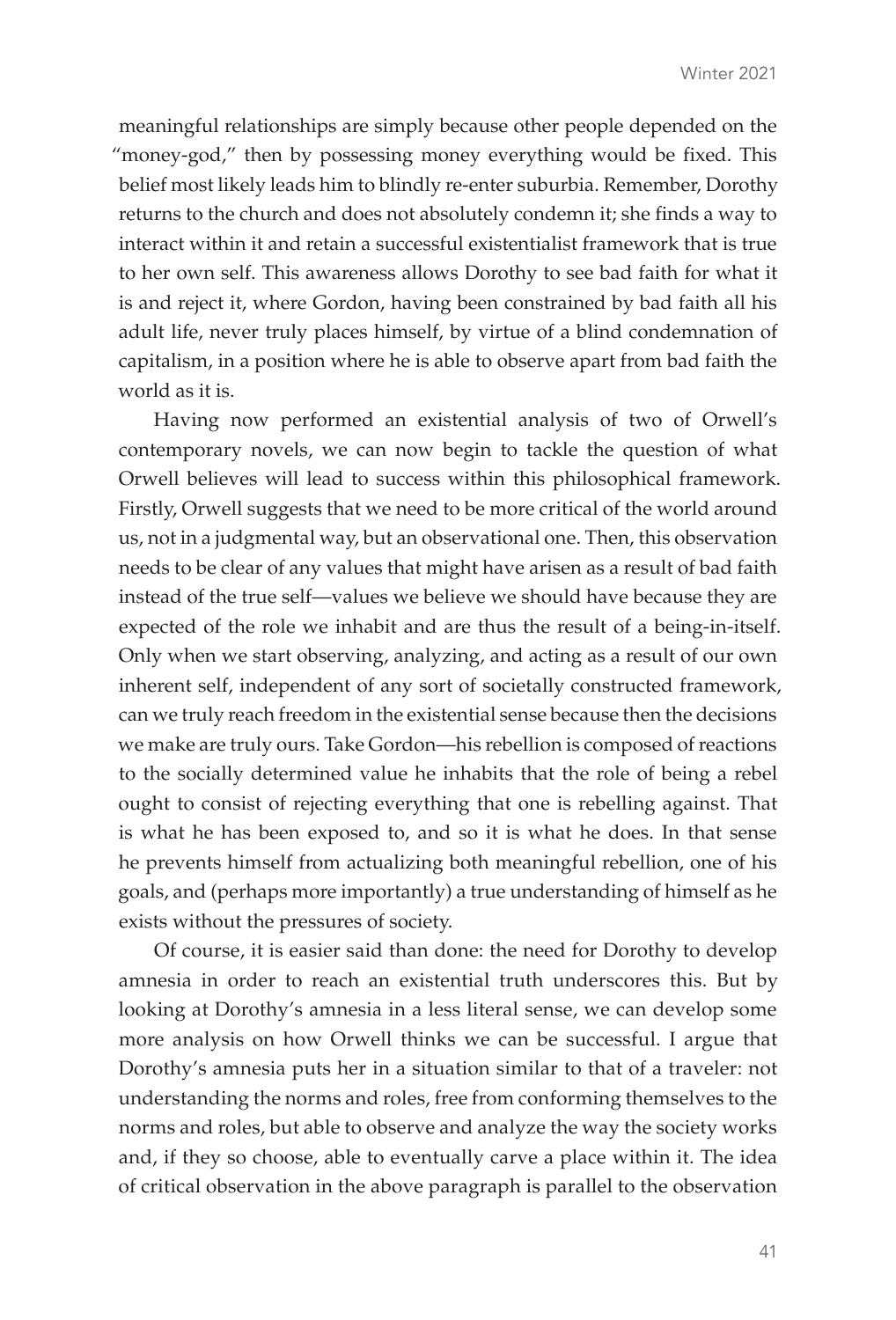done by the traveler here. And so maybe this is what we can take away: that we might benefit from acting like a traveler. The act of stepping away from our social selves and acting simply as an observer independent of the social dynamic is the first—and most important—step to Orwell to develop a successful existential journey.